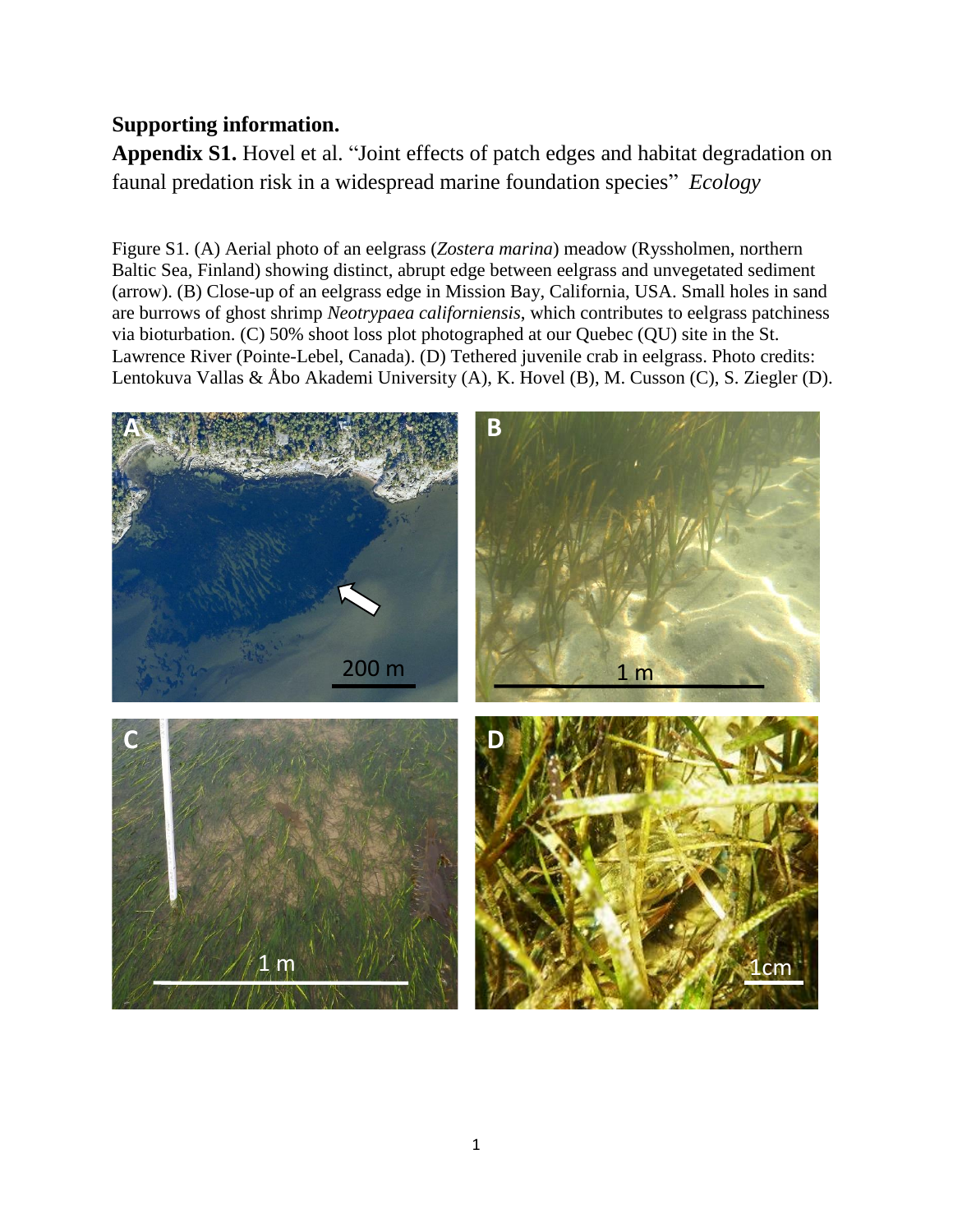| A          |                                        |                               |
|------------|----------------------------------------|-------------------------------|
| Code       | <b>Site</b>                            | <b>Principle Investigator</b> |
| <b>BB</b>  | Bodega Bay, California, USA            | J. Stachowicz                 |
| CR         | Posejarje, Adriatic Sea, Croatia       | C. Kruschel                   |
| FI         | Ängsö, Baltic Sea, Finland             | C. Boström                    |
| FR         | Bouzigues, Mediterranean Sea, France   | F. Rossi                      |
| JN         | Shinryu, Hokkaido, Japan               | M. Nakaoka                    |
| JS         | Akiwan Bay, Hiroshima, Japan           | M. Hori                       |
| <b>KOA</b> | Dong-dae Bay, Korea                    | K-S Lee                       |
| <b>KOB</b> | Koje Bay, Korea                        | K-S Lee                       |
| <b>MX</b>  | Punta Banda Estuary, Baja, Mexico      | C. Hereu, P. Jorgensen        |
| NC         | Back Sound, North Carolina, USA        | J. Fodrie                     |
| NI         | Greyabbey, Irish Sea, Northern Ireland | N. O'Connor                   |
| <b>OR</b>  | Sally's Bend, Oregon, USA              | F. Nash                       |
| QU         | Point-Lebel, Quebec, Canada            | M. Cusson                     |
| SD         | San Diego Bay, California, USA         | K. Hovel                      |
| SF         | San Francisco Bay, California, USA     | K. Boyer                      |
| VA         | Chesapeake Bay, Virginia, USA          | E. Duffy                      |
| WA         | Willapa Bay, Washington, USA           | J. Ruesink                    |

Table S1. (A) Study sites and principle investigators responsible for overseeing data collection at each site. (B) Organisms used in the experiments at each site.  $SD =$  standard deviation.

**B**

| Code       | <b>Taxon used in experiment</b>         | <b>Mean size</b> | SD size | <b>Dimension</b> |
|------------|-----------------------------------------|------------------|---------|------------------|
| <b>BB</b>  | Hemigrapsus crassipes (crab)            | 19.22            | 3.30    | width            |
| <b>CR</b>  | Pomatoschistus marmoratus (fish)        | 40.49            | 5.04    | length           |
| FI         | Palaemon adspersus (shrimp)             | 32.08            | 4.83    | length           |
| <b>FR</b>  | <i>Palaemon elegans</i> (shrimp)        | 38.56            | 5.85    | length           |
| JN         | <i>Heptacarpus grebnitzkii</i> (shrimp) | 36.67            | 5.54    | length           |
| JS         | Heptacarpus geniculatus (shrimp)        | 30.94            | 6.08    | length           |
| <b>KOA</b> | <i>Palaemon</i> spp. (shrimp)           | 37.53            | 5.90    | length           |
| <b>KOB</b> | Palaemon spp. (shrimp)                  | 41.83            | 9.32    | length           |
| MX         | <i>Portunus xantusii</i> (crab)         | 27.76            | 5.89    | width            |
| NC         | <i>Palaemonetes pugio</i> (shrimp)      | 26.86            | 4.07    | length           |
| NI         | Carcincus maenas (crab)                 | 26.76            | 3.79    | width            |
| <b>OR</b>  | Heptacarpus sitchensis (shrimp)         | 28.60            | 6.06    | length           |
| QU         | Cancer irroratus (crab)                 | 52.96            | 8.00    | width            |
| <b>SD</b>  | Portunus xantusii (crab)                | 24.04            | 7.62    | width            |
| <b>SF</b>  | Crangon franciscorum (shrimp)           | 54.30            | 8.76    | length           |
| VA         | Palaemonetes pugio (shrimp)             | 32.65            | 3.72    | length           |
| WA         | Metacarcinus magister (crab)            | 32.12            | 5.77    | width            |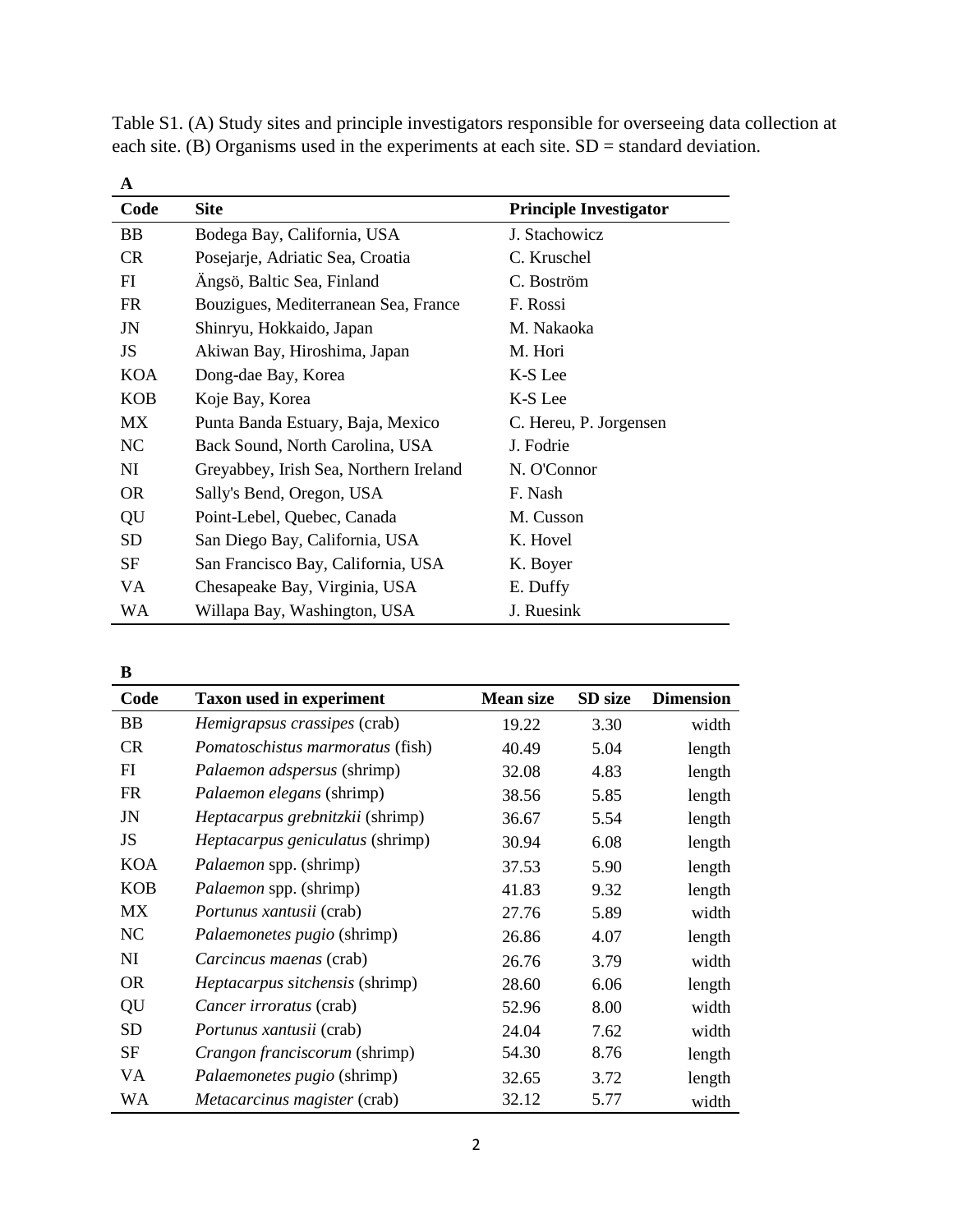

Figure S2. AICc weights (= probability of being the best fit model) for models  $7 - 10$  at each site. Models 1 – 6 are not shown because all had AICc weights of < 3%. Model 10 is the null model with no predictors.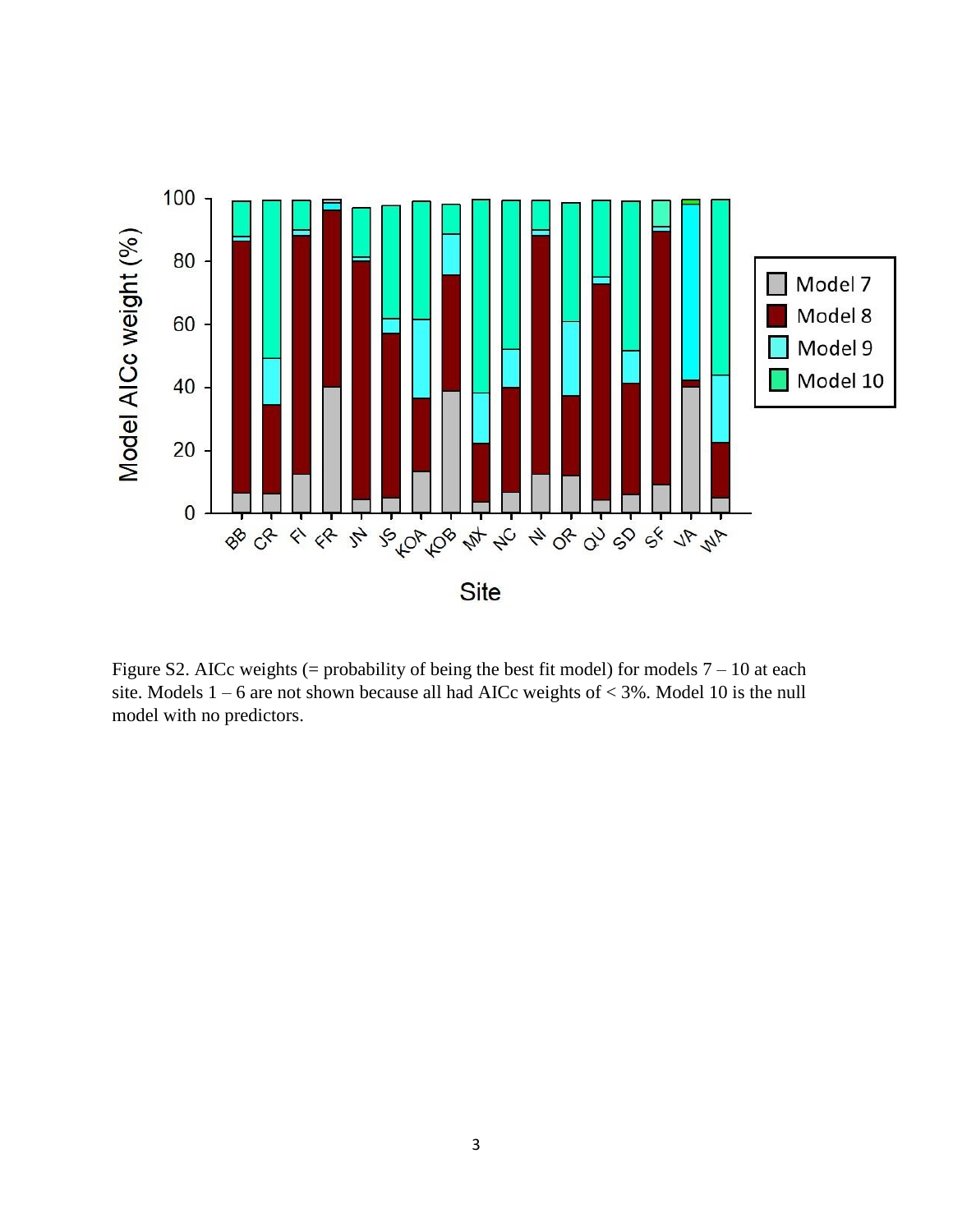

Figure S3. Mean edge-vs.-interior effect sizes at each of the 17 sites for shoot density, epibiont biomass, and crustacean biomass. Edge effect sizes are mean (+ SE) log response ratios (LRRs) for the difference between patch edges and patch interiors. Positive numbers reflect greater values along the edge compared to the patch interior. Site codes as in Table S1.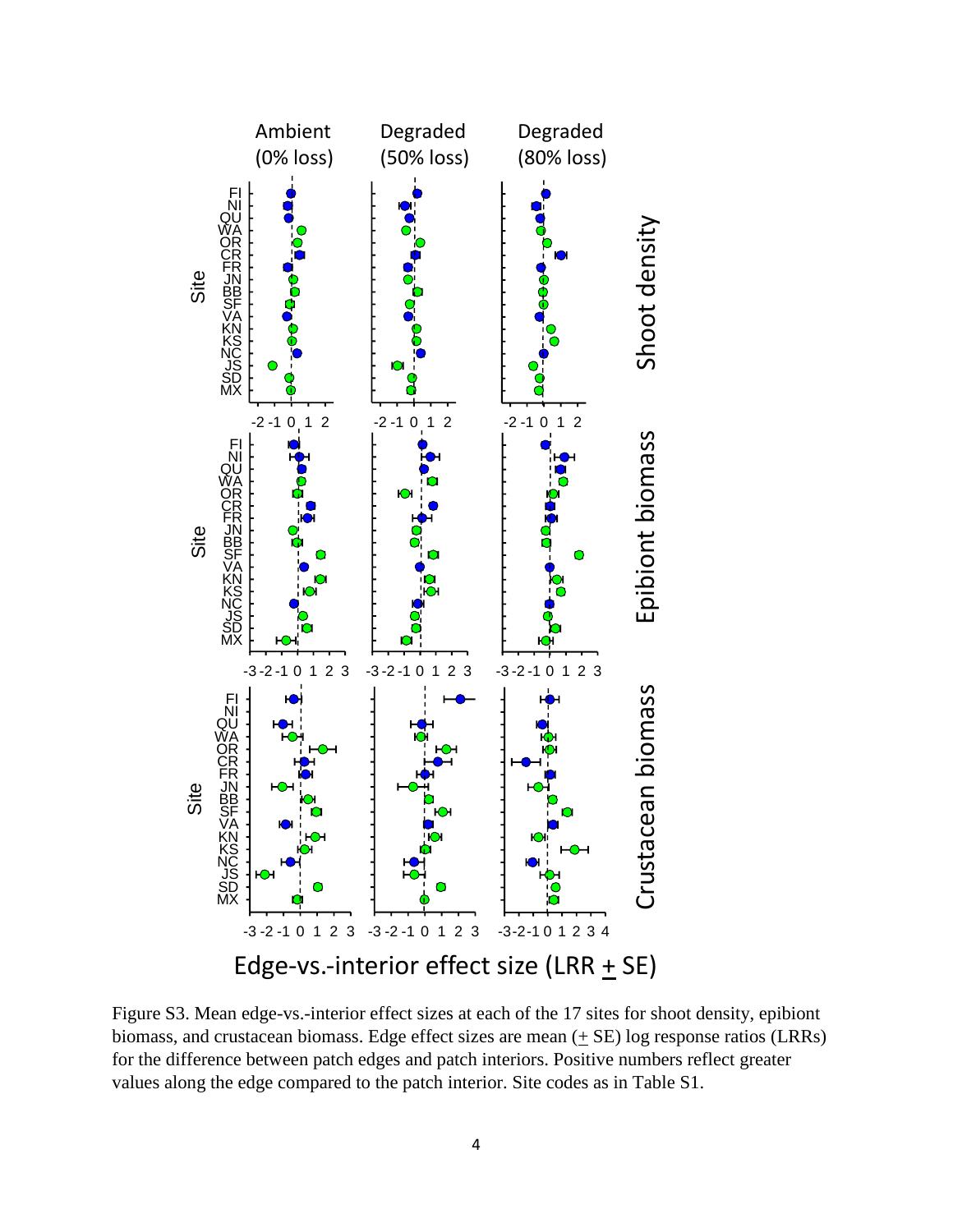Table S2. Results of linear models testing for effects of habitat degradation and edge-to-interior effect sizes (EES) for shoot density (EES SD), epibiont biomass (EES EPI), and crustacean biomass (EES CB) on edge effect strength for predation risk. Top table: results of model comparisons using AICc; model receiving the most support, M1, is shown in bold. Bottom table: results for model M1. Beta = standardized coefficient.

| Model                       | <b>Predictors</b>                                      | $\Delta AIC$ | <b>AIC</b><br>weight<br>$(\%)$ |
|-----------------------------|--------------------------------------------------------|--------------|--------------------------------|
|                             | Habitat degradation $(HD) * EES CB + EES SD + EES EPI$ | $\bf{0}$     | 54.0                           |
| $\mathcal{D}_{\mathcal{L}}$ | $HD + EES CB + EES EPI + EES SD$                       | 2.18         | 18.2                           |
| 3                           | $HD * EES EPI + EES CB + EES SD$                       | 5.04         | 4.3                            |
| 4                           | $HD * EES SD + EES CB + EES EPI$                       | 5.21         | 3.9                            |
| 5                           | $HD * EES CB + EES EPI$                                | 8.05         | 0.9                            |
| 6                           | $HD * EES CB + EES SD$                                 | 2.3          | 17.1                           |
|                             | $HD * EES CB$                                          | 9.44         | 0.5                            |
| 8                           | Null model                                             | 8.25         | 0.8                            |

| <b>Source</b>            | df | <b>MS</b> | F   | P       | Beta    |
|--------------------------|----|-----------|-----|---------|---------|
| Habitat degradation (HD) | 2  | 0.14      | 2.7 | 0.06    | 0.15    |
| <b>EES SD</b>            |    | 0.42      | 8.0 | < 0.001 | $-0.48$ |
| <b>EES EPI</b>           |    | 0.17      | 3.3 | 0.06    | $-0.2$  |
| <b>EES CB</b>            |    | 0.07      | 1.4 | 0.21    | $-0.15$ |
| * EES CB<br>HD.          | 2  | 0.14      | 2.7 | 0.05    | 0.34    |
| Residual                 | 40 | 0.05      |     |         |         |